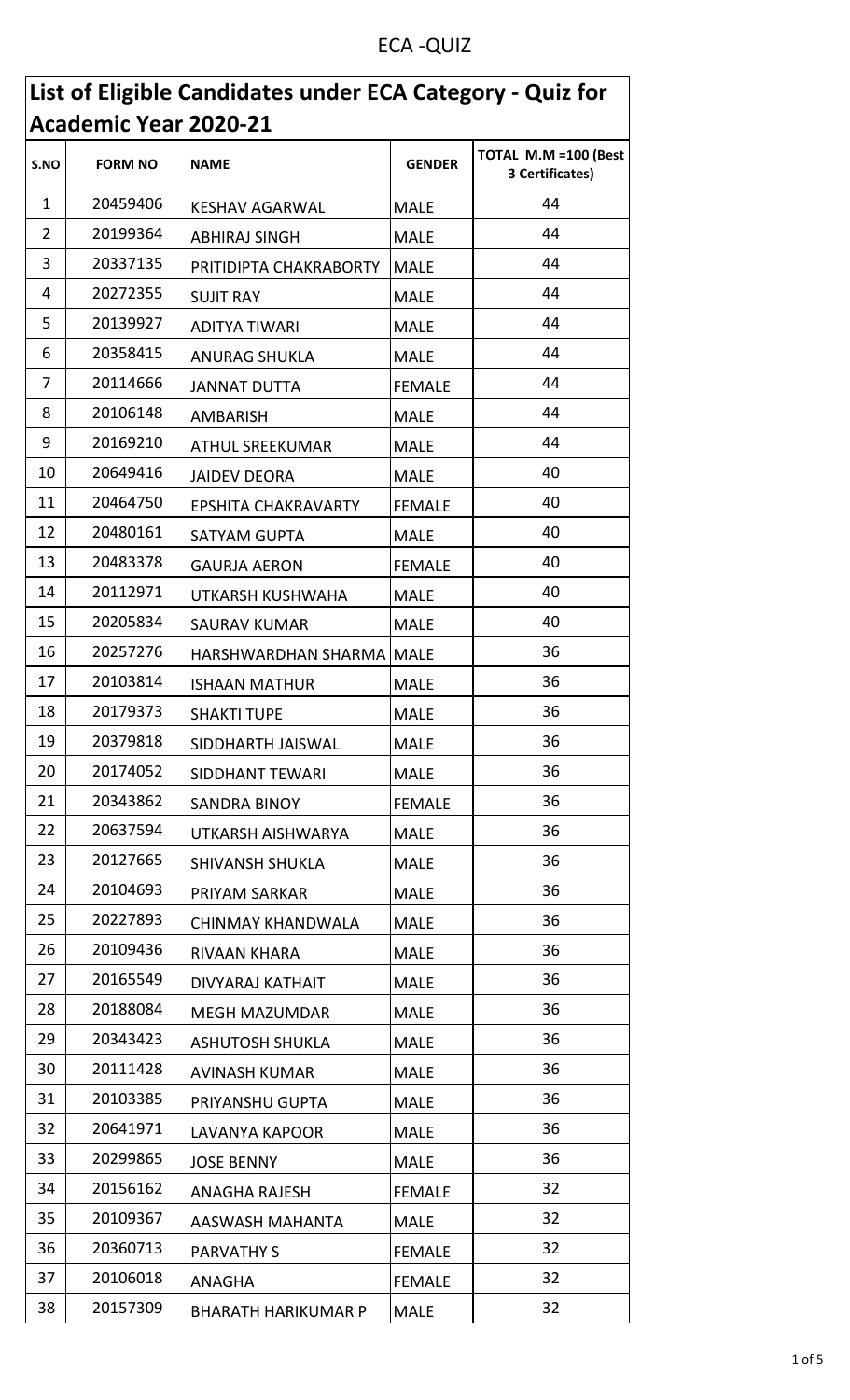ECA -QUIZ

| S.NO | <b>FORM NO</b> | <b>NAME</b>               | <b>GENDER</b> | TOTAL M.M = 100 (Best<br>3 Certificates) |
|------|----------------|---------------------------|---------------|------------------------------------------|
| 39   | 20514200       | V SAYIRAM                 | <b>MALE</b>   | 32                                       |
| 40   | 20328678       | <b>SHRESHTHA GUPTA</b>    | <b>MALE</b>   | 32                                       |
| 41   | 20100603       | <b>ABHISHEK SAH</b>       | <b>MALE</b>   | 32                                       |
| 42   | 20141852       | <b>HARSHVARDHAN THAPA</b> | <b>MALE</b>   | 32                                       |
| 43   | 20256097       | <b>UMESH KUMAR</b>        | <b>MALE</b>   | 32                                       |
| 44   | 20106038       | <b>OJASWI GAUTAM</b>      | <b>MALE</b>   | 32                                       |
| 45   | 20357780       | PRADYUMAN SINGH           | <b>MALE</b>   | 32                                       |
| 46   | 20127518       | YUVRAJ SINGH              | <b>MALE</b>   | 32                                       |
| 47   | 20130791       | <b>ABHISHEK YADAV</b>     | <b>MALE</b>   | 32                                       |
| 48   | 20120184       | <b>ISHITV VATS</b>        | <b>MALE</b>   | 32                                       |
| 49   | 20118871       | <b>K SAI</b>              | <b>MALE</b>   | 32                                       |
| 50   | 20146994       | <b>RITI RANI</b>          | <b>FEMALE</b> | 32                                       |
| 51   | 20116030       | YUVRAJ CHAUHAN            | <b>MALE</b>   | 32                                       |
| 52   | 20271791       | <b>MUSKAN HARDAHA</b>     | <b>FEMALE</b> | 32                                       |
| 53   | 20542658       | <b>AKSHAY SINGH</b>       | <b>MALE</b>   | 32                                       |
| 54   | 20536486       | <b>SUMIT BHATIA</b>       | <b>MALE</b>   | 32                                       |
| 55   | 20615276       | SIFATRAJ BHATIA           | <b>MALE</b>   | 28                                       |
| 56   | 20103087       | <b>AKASHIKA MATE</b>      | <b>FEMALE</b> | 28                                       |
| 57   | 20156813       | <b>DAVIS JOSEPH</b>       | <b>MALE</b>   | 28                                       |
| 58   | 20118436       | <b>MITALI GAMBHIR</b>     | <b>FEMALE</b> | 28                                       |
| 59   | 20188324       | SAMARTH SRIVASTAVA        | <b>MALE</b>   | 28                                       |
| 60   | 20128001       | <b>UDITI BHATLA</b>       | <b>FEMALE</b> | 28                                       |
| 61   | 20119145       | <b>UMANG RAJ</b>          | <b>MALE</b>   | 28                                       |
| 62   | 20378897       | <b>ANUBHAB PATI</b>       | <b>MALE</b>   | 28                                       |
| 63   | 20431246       | <b>RAJ BAHADUR</b>        | <b>MALE</b>   | 28                                       |
| 64   | 20129893       | LAXYA LOHAN               | <b>MALE</b>   | 28                                       |
| 65   | 20115428       | <b>RIYA</b>               | <b>FEMALE</b> | 28                                       |
| 66   | 20369841       | <b>ANEESA BAKKER</b>      | <b>FEMALE</b> | 28                                       |
| 67   | 20302454       | <b>SHUBH SHARAN</b>       | <b>MALE</b>   | 28                                       |
| 68   | 20132648       | <b>FALGUNI SHARMA</b>     | <b>FEMALE</b> | 28                                       |
| 69   | 20105857       | <b>BHAVYA</b>             | <b>MALE</b>   | 28                                       |
| 70   | 20113726       | <b>BHAVYA SOOD</b>        | <b>MALE</b>   | 28                                       |
| 71   | 20134692       | <b>AVIKESH CHHILLAR</b>   | <b>MALE</b>   | 28                                       |
| 72   | 20162910       | <b>ASHWIN KALRA</b>       | <b>MALE</b>   | 28                                       |
| 73   | 20339648       | LAKSHIT SHARMA            | <b>MALE</b>   | 28                                       |
| 74   | 20406918       | ADITYA OJHA               | <b>MALE</b>   | 28                                       |
| 75   | 20137196       | RITVIK SABHARWAL          | <b>MALE</b>   | 28                                       |
| 76   | 20186599       | AKANKSHA                  | <b>FEMALE</b> | 28                                       |
| 77   | 20108811       | <b>TANISH SINGH</b>       | <b>MALE</b>   | 28                                       |
| 78   | 20115644       | <b>NEERAJ MATE</b>        | <b>MALE</b>   | 28                                       |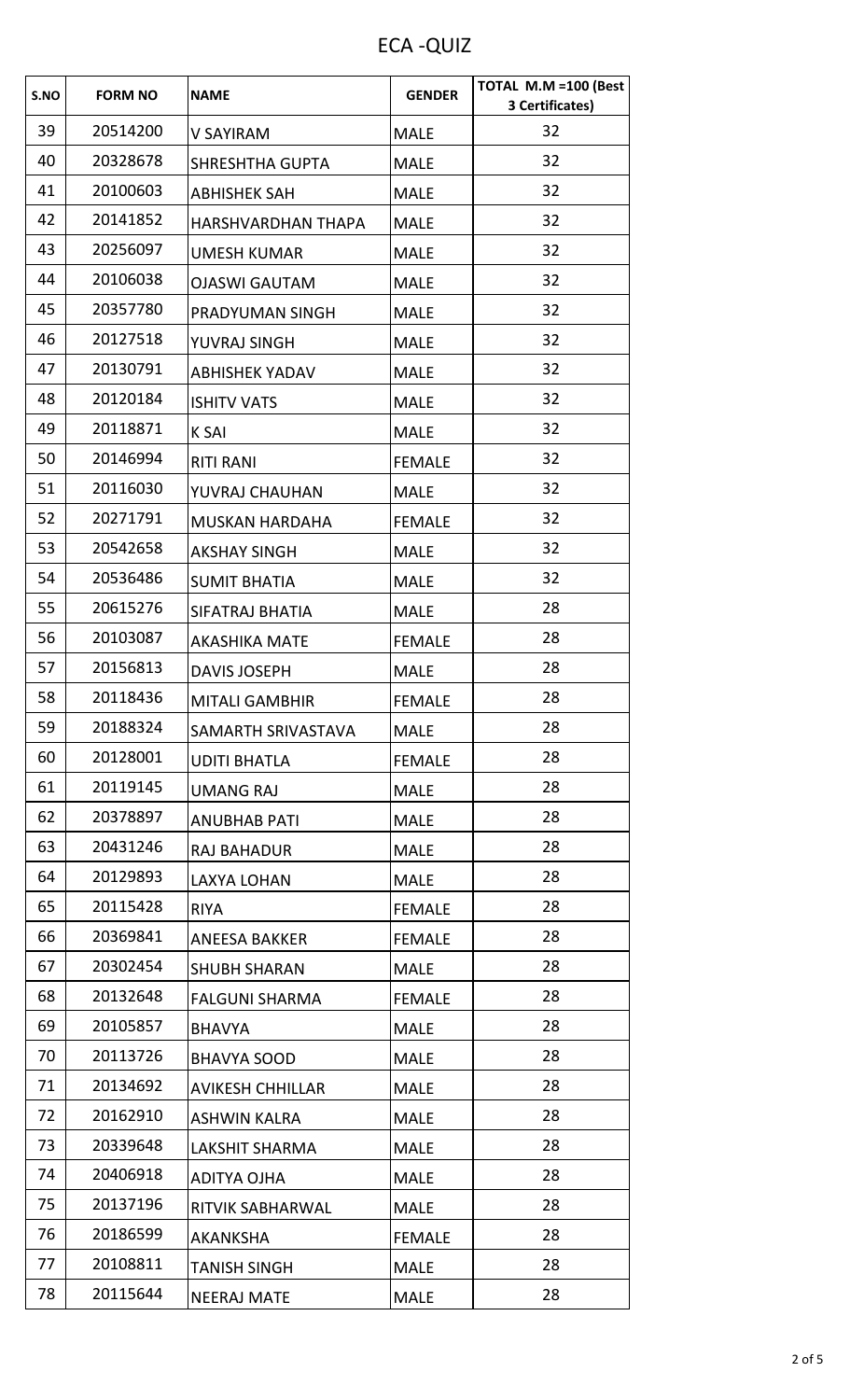ECA -QUIZ

| S.NO | <b>FORM NO</b> | <b>NAME</b>             | <b>GENDER</b> | TOTAL M.M =100 (Best<br>3 Certificates) |
|------|----------------|-------------------------|---------------|-----------------------------------------|
| 79   | 20182669       | <b>AGNIDH GHOSH</b>     | <b>MALE</b>   | 28                                      |
| 80   | 20316818       | <b>RAJVEER</b>          | <b>MALE</b>   | 24                                      |
| 81   | 20168916       | SIDDHANT BAHETI         | <b>MALE</b>   | 24                                      |
| 82   | 20232283       | <b>AYAN SENAPATI</b>    | <b>MALE</b>   | 24                                      |
| 83   | 20569884       | <b>GUNJAN</b>           | <b>FEMALE</b> | 24                                      |
| 84   | 20652060       | T. ASWINI PATRO         | <b>MALE</b>   | 24                                      |
| 85   | 20316737       | <b>KRITIKA GROVER</b>   | <b>FEMALE</b> | 24                                      |
| 86   | 20159947       | <b>MUDITA SHARMA</b>    | <b>FEMALE</b> | 24                                      |
| 87   | 20617364       | <b>VISHAL CHAUHAN</b>   | <b>MALE</b>   | 24                                      |
| 88   | 20245100       | <b>HARSH MISHRA</b>     | <b>MALE</b>   | 24                                      |
| 89   | 20136112       | <b>FEBIN THOMAS</b>     | <b>MALE</b>   | 24                                      |
| 90   | 20583746       | <b>SUDHANSHU TIWARI</b> | <b>MALE</b>   | 24                                      |
| 91   | 20295298       | <b>NISHANT ANAND</b>    | <b>MALE</b>   | 24                                      |
| 92   | 20656538       | <b>RITIK GOND</b>       | <b>MALE</b>   | 24                                      |
| 93   | 20400090       | <b>MOHAMED ANZIL</b>    | <b>MALE</b>   | 24                                      |
| 94   | 20220770       | <b>SANIDHYA GARG</b>    | <b>MALE</b>   | 24                                      |
| 95   | 20104026       | <b>KUMAR MAYANK</b>     | <b>MALE</b>   | 24                                      |
| 96   | 20470331       | ABHEESHT SRIVASTAVA     | <b>MALE</b>   | 24                                      |
| 97   | 20377181       | CHINMAYEE MOHAPATRA     | <b>FEMALE</b> | 24                                      |
| 98   | 20188054       | PRABHJOT SINGH          | <b>MALE</b>   | 24                                      |
| 99   | 20127443       | <b>VARDAAN DOGRA</b>    | <b>MALE</b>   | 24                                      |
| 100  | 20108384       | <b>SWASTIK MUKHIJA</b>  | <b>MALE</b>   | 24                                      |
| 101  | 20164552       | <b>SHAIL GOYAL</b>      | <b>MALE</b>   | 24                                      |
| 102  | 20256647       | <b>APOORV SINHA</b>     | <b>MALE</b>   | 24                                      |
| 103  | 20279835       | <b>SHIVAJI TURKE</b>    | <b>MALE</b>   | 24                                      |
| 104  | 20294474       | <b>GYANENDRA SINGH</b>  | <b>MALE</b>   | 24                                      |
| 105  | 20147212       | <b>SAMAR LASKAR</b>     | <b>MALE</b>   | 24                                      |
| 106  | 20105826       | <b>SRISHTI GUPTA</b>    | <b>FEMALE</b> | 24                                      |
| 107  | 20431117       | <b>SAHIL KHAN</b>       | <b>MALE</b>   | 24                                      |
| 108  | 20652926       | UTKAL MAHAPATRA         | <b>MALE</b>   | 24                                      |
| 109  | 20146265       | ANUKRITI SHARMA         | <b>FEMALE</b> | 20                                      |
| 110  | 20144214       | <b>PULKIT SEHGAL</b>    | <b>MALE</b>   | 20                                      |
| 111  | 20362333       | <b>SHUBHASHREE RANA</b> | <b>FEMALE</b> | 20                                      |
| 112  | 20357976       | <b>ROUNAK ANAND</b>     | <b>MALE</b>   | 20                                      |
| 113  | 20556363       | ARKAN AZAM              | <b>MALE</b>   | 20                                      |
| 114  | 20387036       | <b>ISHIKA GARG</b>      | <b>FEMALE</b> | 20                                      |
| 115  | 20317913       | <b>AKSHAY V</b>         | <b>MALE</b>   | 20                                      |
| 116  | 20625649       | <b>AYUSH THAKUR</b>     | <b>MALE</b>   | 20                                      |
| 117  | 20212266       | VED                     | <b>MALE</b>   | 20                                      |
| 118  | 20276929       | PRACHI SINGH            | <b>FEMALE</b> | 20                                      |